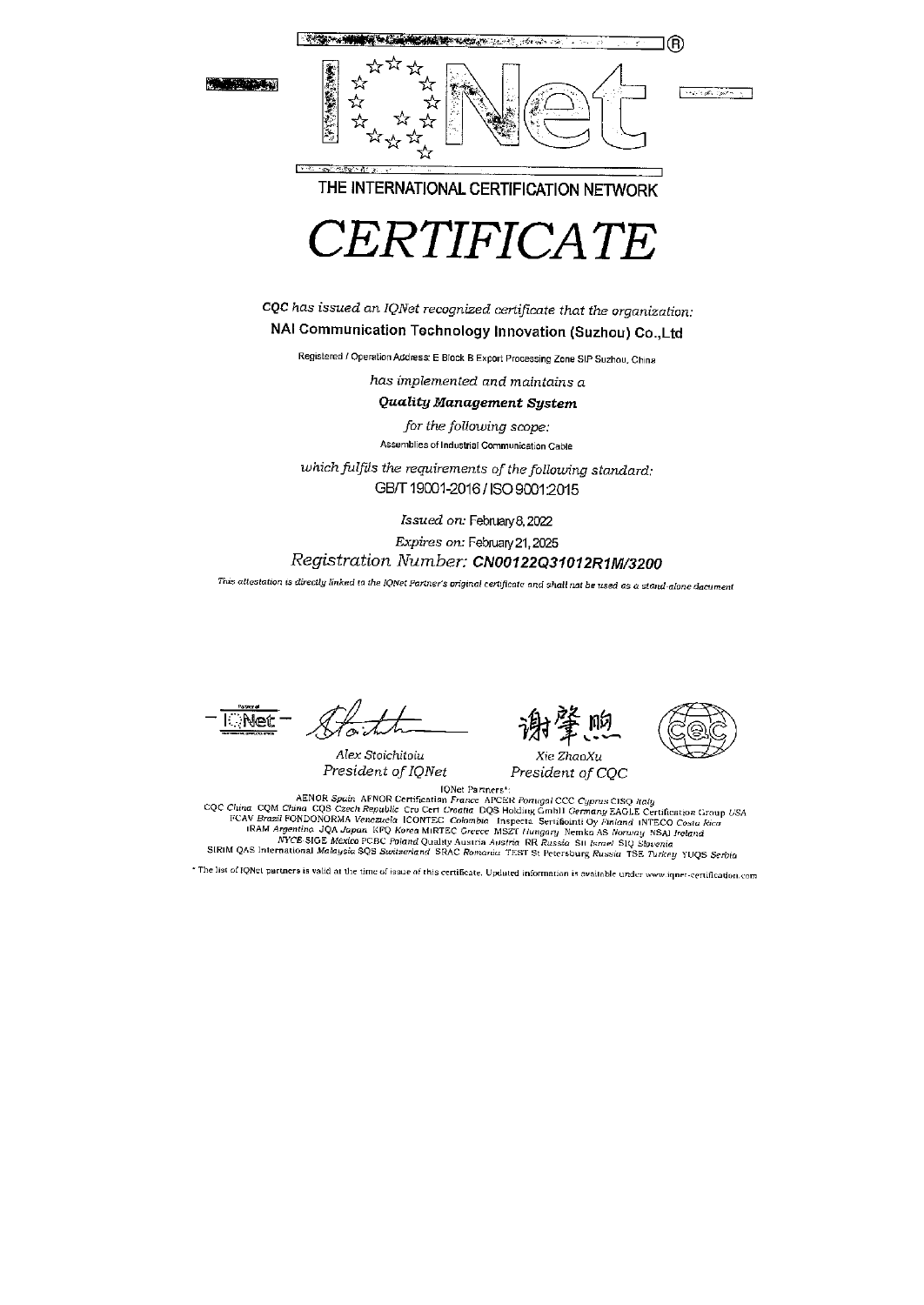

 $\begin{picture}(180,170) \put(0,0){\line(1,0){155}} \put(10,0){\line(1,0){155}} \put(10,0){\line(1,0){155}} \put(10,0){\line(1,0){155}} \put(10,0){\line(1,0){155}} \put(10,0){\line(1,0){155}} \put(10,0){\line(1,0){155}} \put(10,0){\line(1,0){155}} \put(10,0){\line(1,0){155}} \put(10,0){\line(1,0){155}} \put(10,0){\line(1,0){155$ 

 $\widehat{\mathscr{F}}$ 

# 质量管理体系认证证书

证书编号:00122Q31012R1M/3200 兹证明

岁介 美智创联通讯科技(苏州)有限公司 统一社会信用代码: 91320594MA1WTGWP8W 注册/运营地址:中国苏州工业园区出口加工区 3 E 幢

建立的质量管理体系符合标准: GB/T 19001-2016 / Iso 9001:2015 通过认证范围如下:

工业用通讯线缆组装

首次发证日期: 2019年2月22日 本次发证日期: 2022年2月8日 有效期至: 2025年2月21日

在一个监督周期后,本证书必须与CQC签发的监督审核合格通知书合并使用方可有效。查询证书有效状态请登陆www.cqc.com.cn。 本证书信息可在国家认证认可监督管理委员会官方网站(www.cnca.gov.cn)上查询 卜价牡.刀 一愁年'

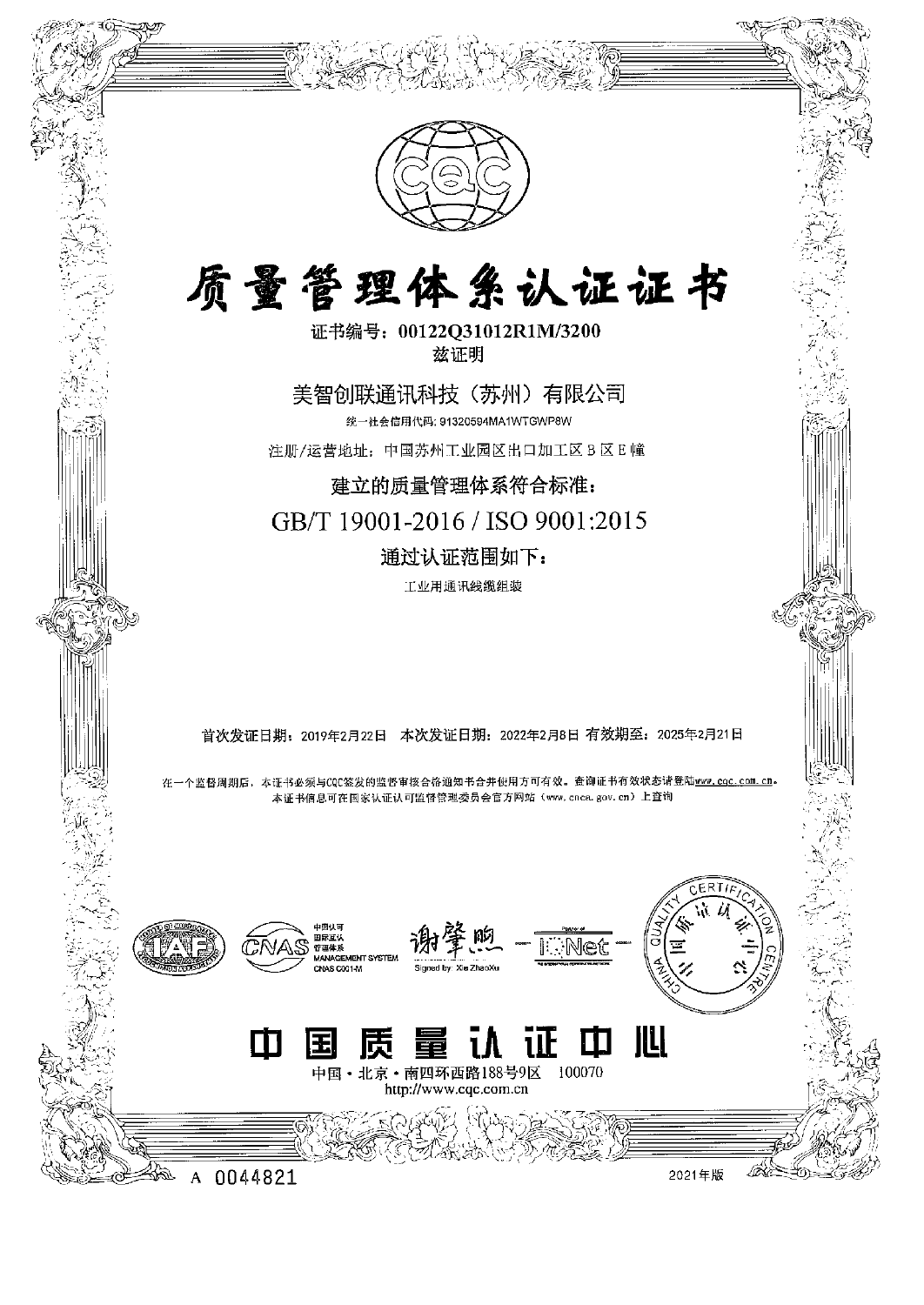



## **QUALITY MANAGEMENT SYSTEM CERTIFICATE**

Certificate No. 00122Q31012R1M/3200

We hereby certify that

NAI Communication Technology Innovation (Suzhou) Co., Ltd

Unified Social Credit Code: 91320594MA1WTGWP8W

Registered / Operation Address: E Block B Export Processing Zone SIP Suzhou, China

by reason of its **Quality Management System** has been awarded this certificate for compliance with the standard GB/T 19001-2016 / ISO 9001:2015

The Quality Management System Applies in the following area:

Assemblies of Industrial Communication Cable

Certified since: February 22, 2019 Valid from: February 8, 2022 Valid until: February 21, 2025

After a surveillance cycle, the certificate is valid only when used together with an Acceptance Notice of Surveillance Audit issued by CQC. Please access www.cqc.com.cn for checking validity of the certificate. This certificate and its relevant information can query in the website of Certification and Accreditation Administration of the People's Republic of China (www.cnca.gov.cn).





A 0044820







#### **CHINA QUALITY CERTIFICATION CENTRE**

Section 9, No.188, Nansihuan(the South Fourth Ring Road) Xilu(West Road), Beijing t00070, China http://www.cac.com.cn

2021年版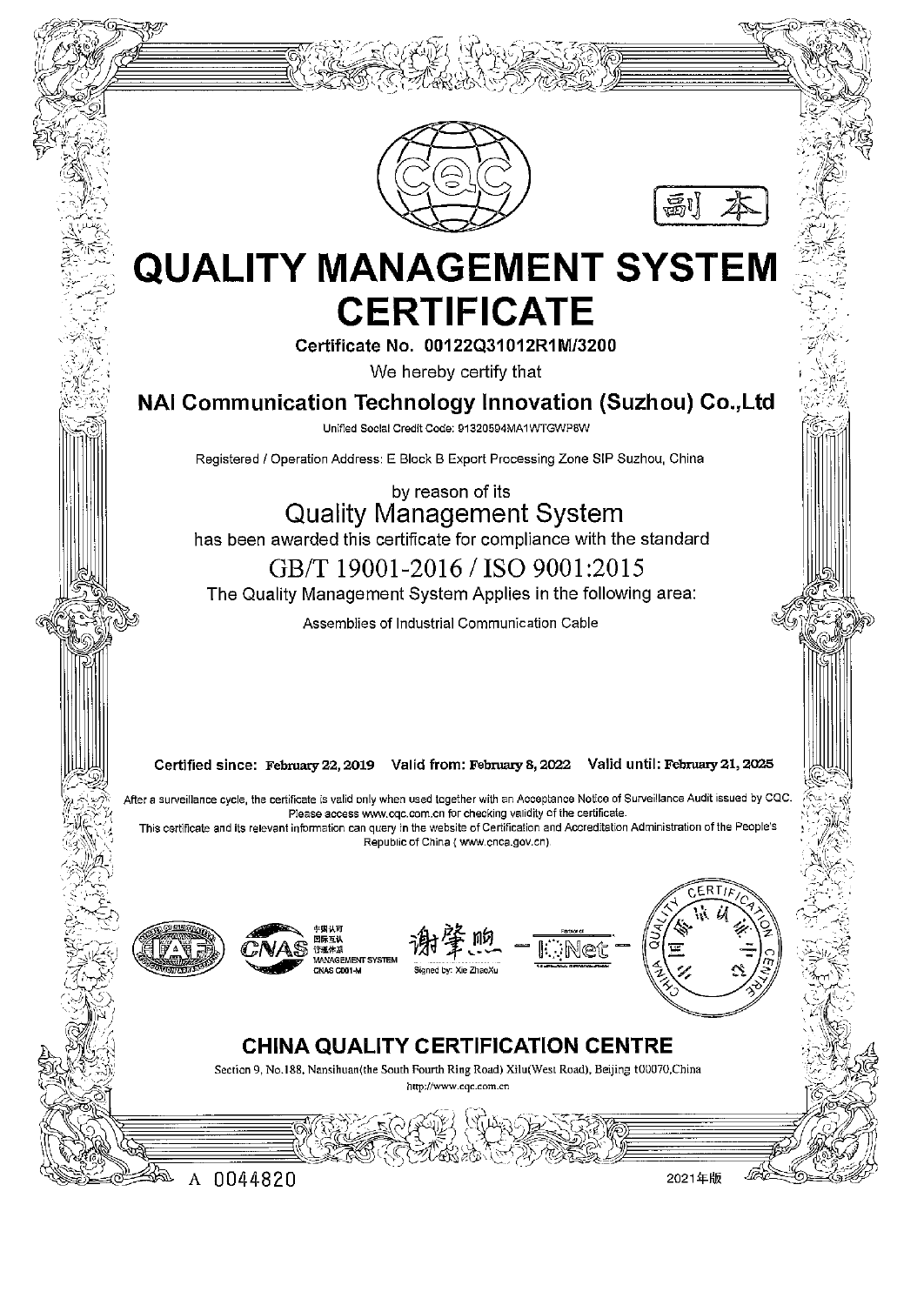

### **QUALITY MANAGEMENT SYSTEM CERTIFICATE**

Certificate No. 00122Q31012R1M/3200

We hereby certify that

NAI Communication Technology Innovation (Suzhou) Co., Ltd

Unified Social Credit Code: 91320594MA1WTGWP8W

Registered / Operation Address: E Block B Export Processing Zone SIP Suzhou, China

by reason of its **Quality Management System** has been awarded this certificate for compliance with the standard

GB/T 19001-2016 / ISO 9001:2015

The Quality Management System Applies in the following area:

Assemblies of Industrial Communication Cable

Certified since: February 22, 2019 Valid from: February 8, 2022 Valid until: February 21, 2025

After a surveillance cycle, the certificate is valid only when used together with an Acceptance Notice of Surveillance Audit issued by CQC. Please access www.cqc.com.cn for checking validity of the certificate. This certificate and its relevant information can query in the website of Certification and Accreditation Administration of the People's Republic of China ( www.cnca.gov.cn).



A









#### CHINA QUALITY CERTIFICATION CENTRE

Section 9, No.188, Nansibuan(the South Fourth Ring Road) Xilu(West Road), Beijing 100070, China

http://www.cgc.com.cn

0044821

2021年版